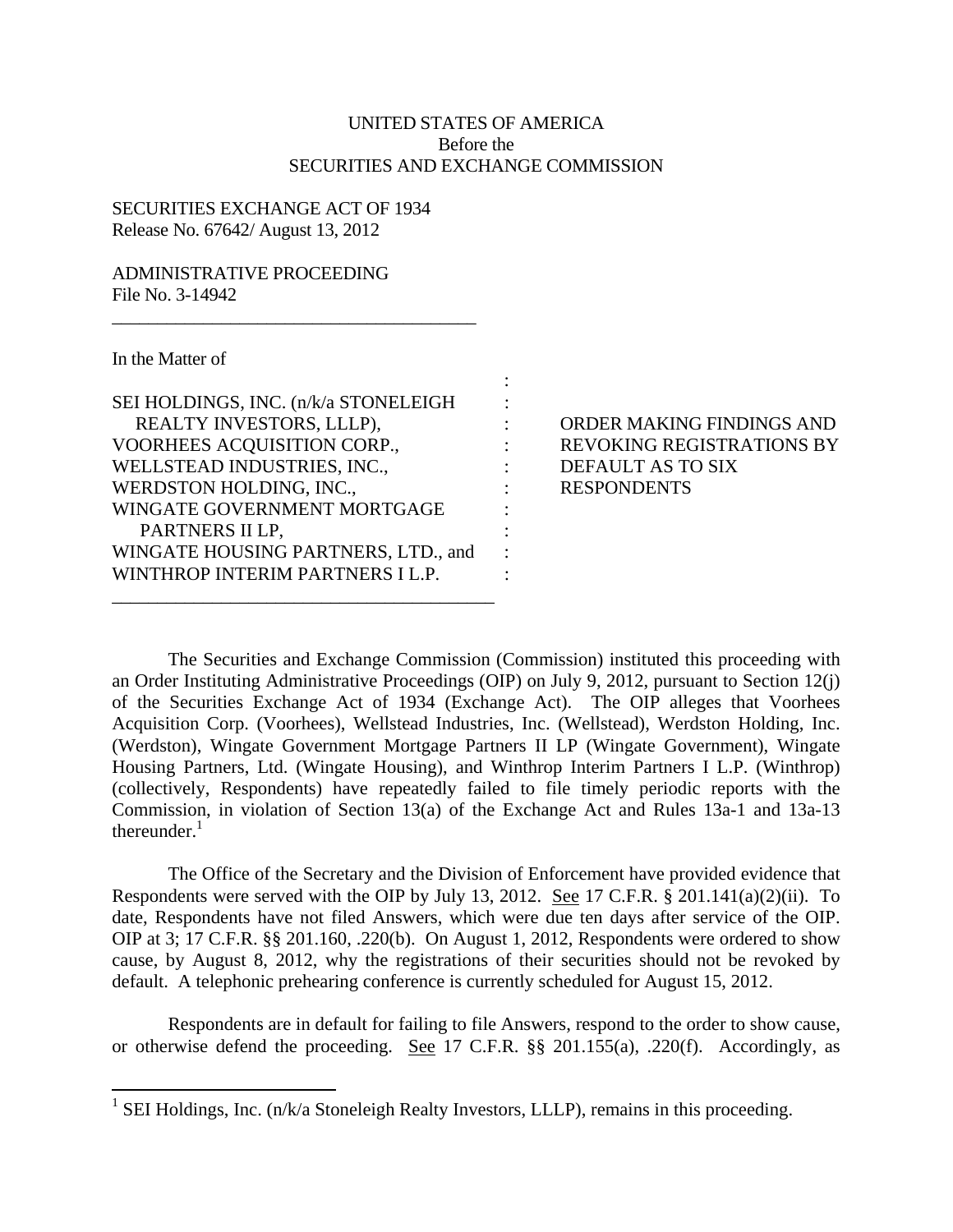authorized by Rule 155(a) of the Commission's Rules of Practice, I find the following allegations in the OIP to be true.

Voorhees (CIK No. 1293323) is a Delaware corporation located in Garden City, New York, with a class of securities registered with the Commission pursuant to Exchange Act Section 12(g). Voorhees is delinquent in its periodic filings with the Commission, having not filed any periodic reports since it filed a Form 10-QSB for the period ended March 31, 2006, which reported a net loss of over \$1,900 between the company's inception on May 6, 2004, and March 31, 2006.

Wellstead (CIK No. 769626) is a void Delaware corporation located in Boston, Massachusetts, with a class of securities registered with the Commission pursuant to Exchange Act Section 12(g). Wellstead is delinquent in its periodic filings with the Commission, having not filed any periodic reports since it filed a Form 10-Q for the period ended September 30, 1995, erroneously filed under cover of Form NTN-10Q, which reported a net loss of \$830,000 for the prior nine months.

Werdston (CIK No. 1374137) is a void Delaware corporation located in New York, New York, with a class of securities registered with the Commission pursuant to Exchange Act Section 12(g). Werdston is delinquent in its periodic filings with the Commission, having not filed any periodic reports since it filed a Form 10 registration statement on September 21, 2006, which reported a net loss of \$421 for the period between the company's inception on March 28, 2006, and June 30, 2006.

Wingate Government (CIK No. 847324) is a Massachusetts limited partnership located in Boston, Massachusetts, with a class of securities registered with the Commission pursuant to Exchange Act Section 12(g). Wingate Government is delinquent in its periodic filings with the Commission, having not filed any periodic reports since it filed a Form 10-Q for the period ended September 30, 1997.

Wingate Housing (CIK No. 701745) is a California limited partnership located in Boston, Massachusetts, with a class of securities registered with the Commission pursuant to Exchange Act Section 12(g). Wingate Housing is delinquent in its periodic filings with the Commission, having not filed any periodic reports since it filed a Form 10-Q for the period ended September 30, 1997, which reported a net loss of over \$65,000 for the prior six months.

Winthrop (CIK No. 718535) is a forfeited Maryland limited partnership located in Cambridge, Massachusetts, with a class of securities registered with the Commission pursuant to Exchange Act Section  $12(g)$ . Winthrop is delinquent in its periodic filings with the Commission, having not filed any periodic reports since it filed a Form 10-Q for the period ended September 30, 1999, which reported a net loss of over \$25,000 for the prior nine months.

In addition to repeated failures to file timely periodic reports, Respondents have failed to heed delinquency letters sent to them by the Division of Corporation Finance requesting compliance with their periodic filing obligations or, through their failure to maintain a valid